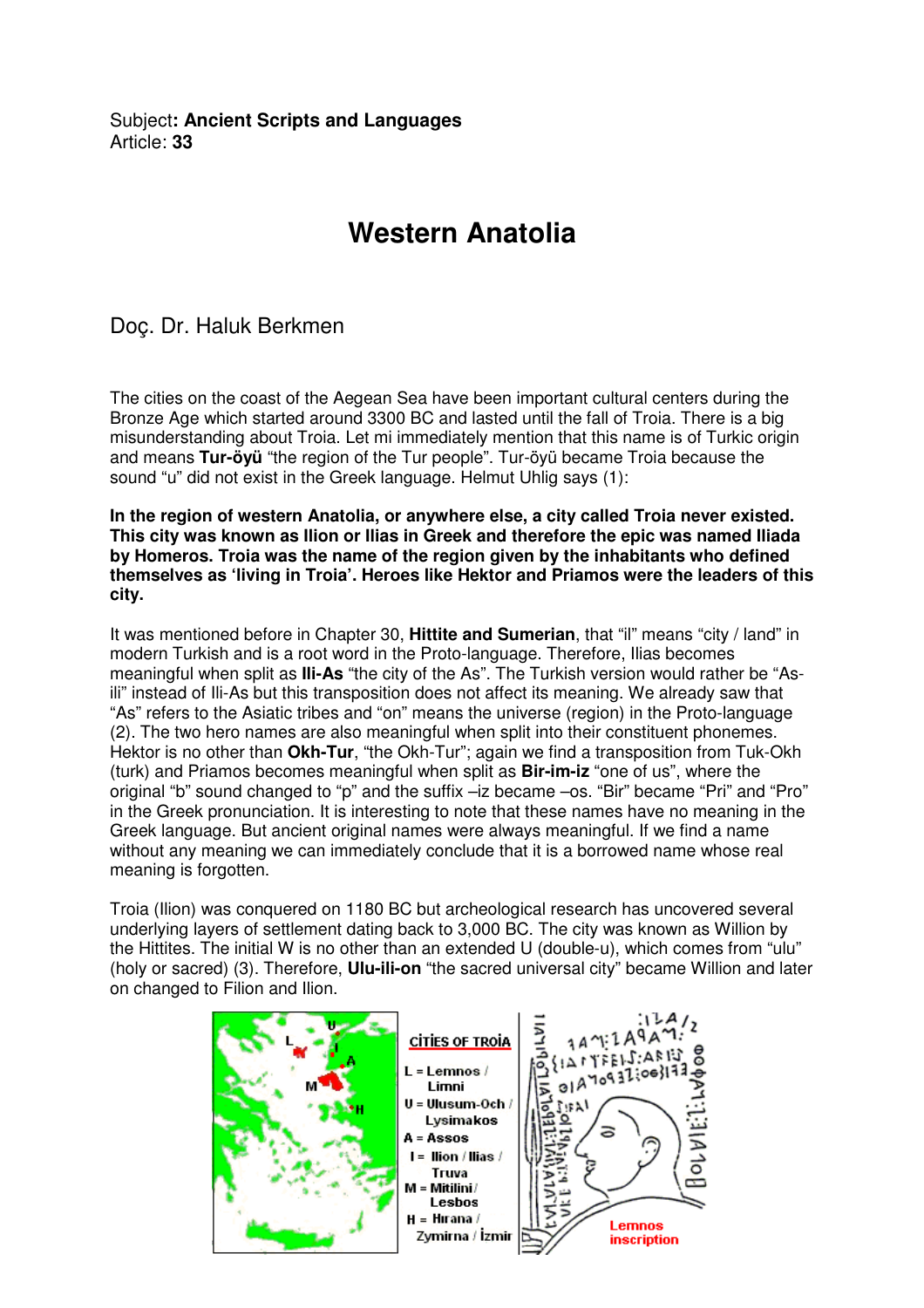The north-western Anatolian Troia region with its main ancient cities is shown on the map above. Not far from Ilias / Ilion is the ancient city of Assos, meaning As-is "belongs to the As". Aristotle (384 BC – 322 BC) lived in Assos for a certain time, but Assos existed long before the  $4<sup>th</sup>$  century BC.

On the island of Lemnos (above-right) an inscription was found which is still not deciphered until today (4). This is because scholars tried to decipher it with the help of Greek and Latin without any success. As they could not find any meaning using these languages they decided that it must be Etruscan; a language still not deciphered. We saw that Etruscan can be understood with the help Turkish (see Chapters 9 and 10).

The Lemnos script does not follow a given direction but is written in the Boustrophedon style, where the first line is written from right to left, the next line from left to right going in the opposite direction, crisscrossing the page. Below is my own interpretation which starts from the upper-right word and moves downwards in the opposite direction, from left to right.

The first three words are shown below and their decipherment has been carried out using the Orhun characters (see Chapter 23, **The Orhun script**). Starting from the top-right end we can read the first word **As-ı Atası** "the ancestor of the As". We would say "As'ın atası" in today's modern Turkish. This word stands by its own as a heading, addressing the person whose figure is engraved.

Next line should be read from left to right as **Kam As Abam** "The shaman father of the As". The word for "my father" is "babam" in Turkish, but could also be pronounced as "aba" or "apa" depending on different cultures. It became "papa" or "pater" in Greek and Latin. We could decipher the whole text in this manner but without going in further detail, we conclude that this inscription from the Lemnos Island becomes meaningful when tackled with the help of the ancient Orhun alphabet and the Turkish language.



Another ancient city of Troia is a settlement known as Lysimakheia, shown with the letter U on the map above (5). This name can be expanded as **Ulu-As-im-Okh-öyü**, meaning "the region of my holy As and Och". A coin found in this site shows a man wearing ram horns on the recto and a shaman woman on the verso.